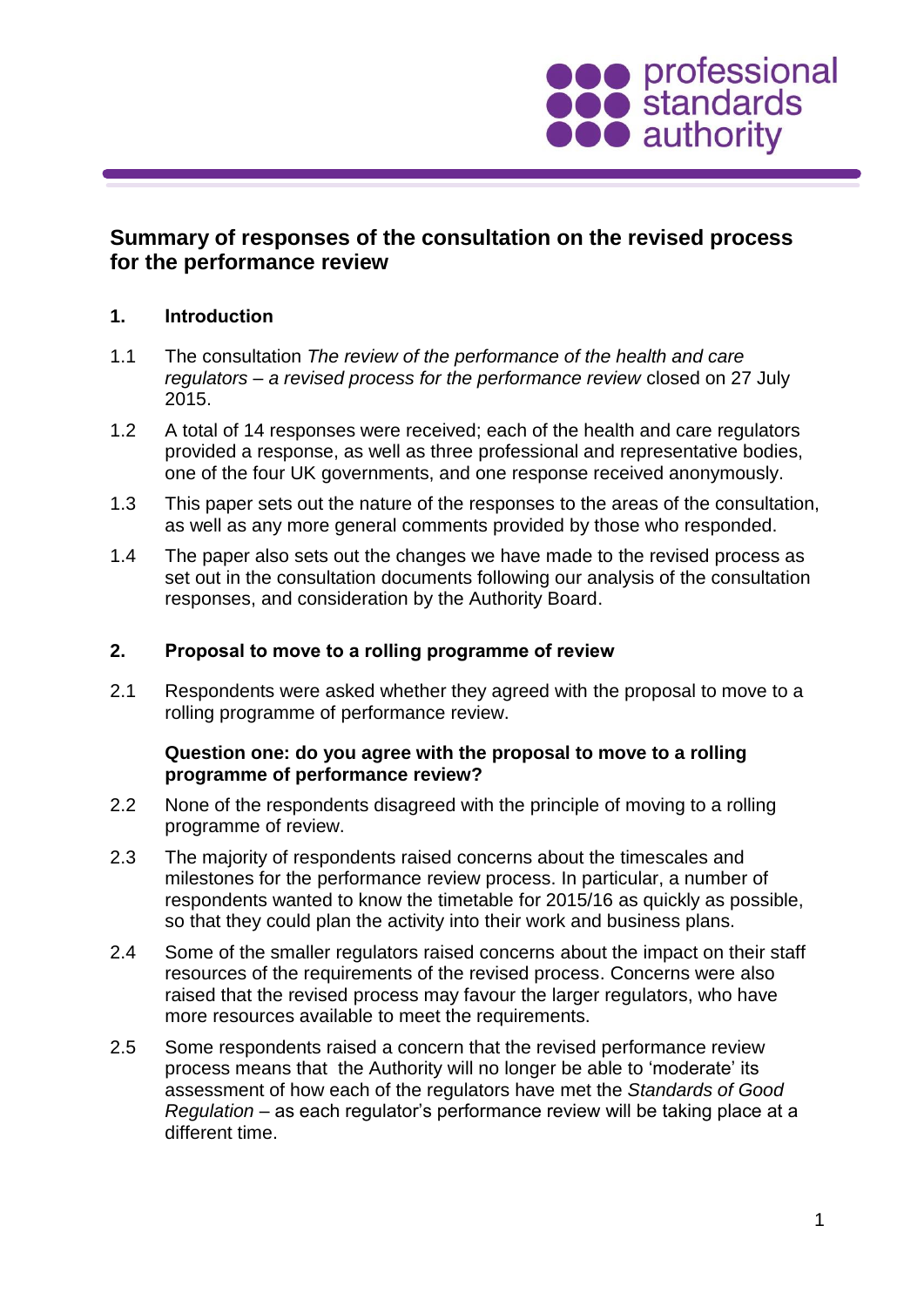### **3. Management of risk: Standard versus 'risk question'**

- 3.1 The consultation asked six questions about how the Authority should assess how each regulator manages risk.
- 3.2 Respondents were asked for their views on the proposed Standard relating to the management of risk. They were also asked to consider an alternative proposition – involving the Authority asking the regulator to describe how it has identified forthcoming risks.
- 3.3 Within this section of the consultation, respondents were asked for their views on who might be the appropriate person to sign off the regulator's response to the question about identification of forthcoming risks.
- 3.4 The majority of respondents agreed that it was important for the Authority to have a better understanding of the governance and risk management arrangements of the regulators. However, there was no consensus from the respondents as to which of the alternatives was preferable.

### **Question two: do you agree with the proposal that the Standards of Good Regulation should include a new Standard relating to the management of risk?**

- 3.5 Four of the respondents stated a clear preference, in principle, for the inclusion of a new Standard relating to the management of risk, rather than the alternative proposition.
- 3.6 Those that responded in this way commented that the definition of key risks, and what might constitute adequate management of risk, would need to be discussed in detail, as each regulator faces different risks dependent on its operating environment.
- 3.7 There was also a suggestion that the Standard might be made more explicit in relation to its examination of governance as well as risk.

#### **Question three: if so, do you agree with the areas of focus relating to the management of risk?**

- 3.8 There was a view from those that provided a response to this question that the Authority would need to set out what 'good' or 'satisfactory' performance would look like in this area. One respondent stressed the need for any judgements made about the regulators' performance in this area to be transparent.
- 3.9 One respondent suggested that in the event that a risk Standard was introduced, that the methodology should be subject to a full external review by experts in the field of risk management.
- 3.10 Reasons given by those who said that a risk Standard was not their preferred option included the following:
- It would be difficult, and take a disproportionate amount of time, to provide the evidence needed to meet the Standard, particularly in demonstrating effective oversight by a regulator's Council.
- One respondent was of the view that a Standard relating to risk was inconsistent with the other Standards - which relate to the regulators' statutory functions.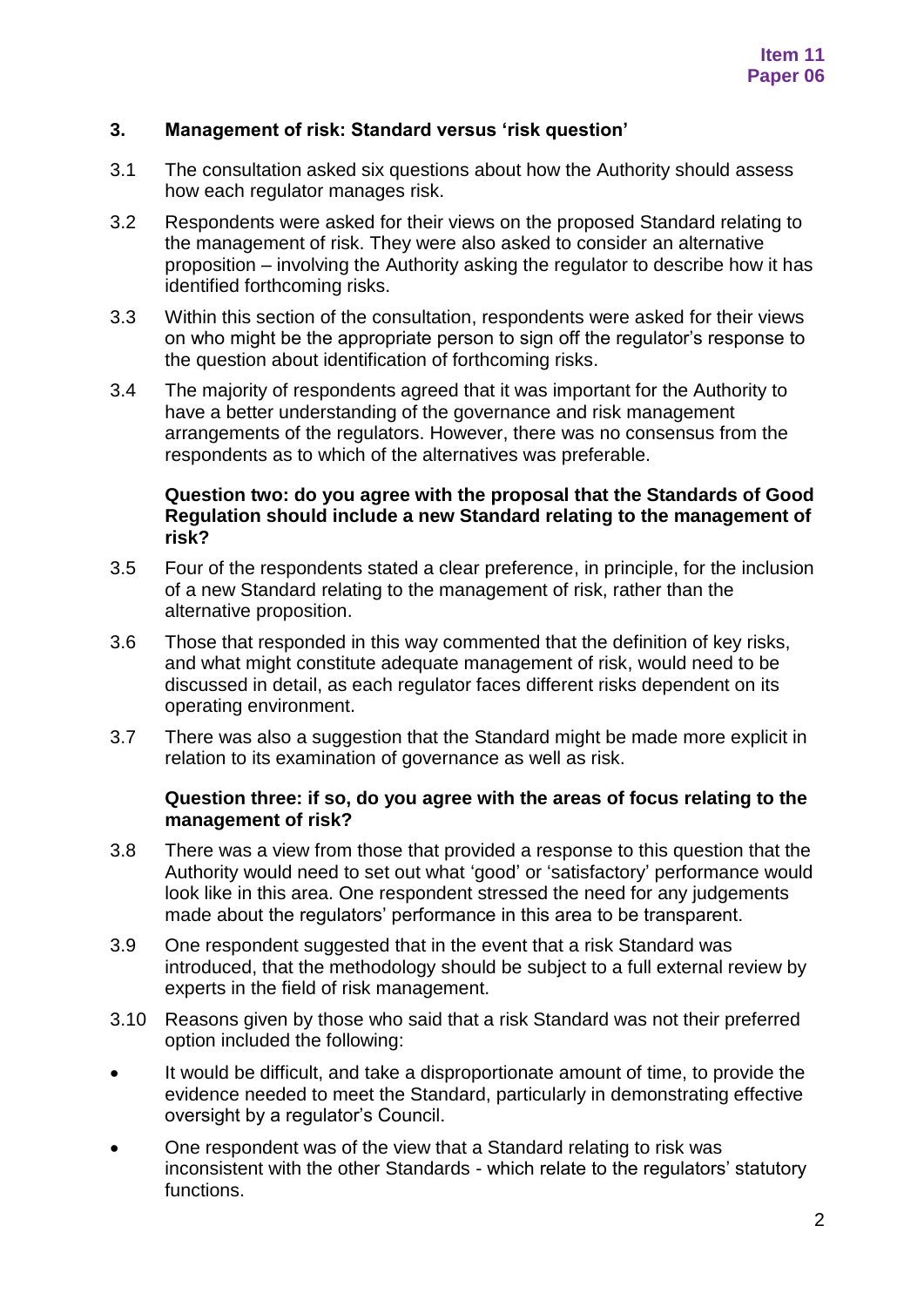The same respondent raised a concern that such a Standard might change the relationship between the Authority and the regulators' Councils, as it may cause confusion if the Councils' feel directly answerable to the Authority for their management of risk.

#### **Question four: are there other areas that could be defined as management of risk that should be included as part of this Standard?**

3.11 One respondent suggested that the risk related to consistent fitness to practise decision making should be included.

### **Question five: Would you prefer the alternative proposal that, instead of including a new Standard about the management of risk, we should ask the regulator about forthcoming risks as part of the information we use to decide the cope of their review?**

- 3.12 Three respondents clearly expressed a preference for the risk question rather than the risk Standard.
- 3.13 Comments made in response to this question included:
- That a risk question would be a more proactive approach.
- That a balance would need to be struck between the need for regulators to be open about how they manage risk, and the confidentiality of this discussion with the Authority. Openness was also commented on by another respondent, who stated that such transparency might not work effectively in practice.
- Asking about risk in this way would help maintain the separation between operational management and governance.
- The indication that this risk question forms part of a revised process that has a focus on building an understanding of the work, practices and systemic risks faced by each regulator was welcomed by one respondent.
- 3.14 One respondent asked for assurance that the Authority has the operational capacity and skills to conduct an assessment of risk in this way.

#### **Question six: Do you have any views of the question as currently drafted, and whether it will assist us in determining how risk is managed?**

- 3.15 There was a considerable variation in the comments made in response to this question, (See responses to question 6 in annex 2).
- 3.16 The fact that the question is prospective rather than reflective was deemed to be useful by one respondent.
- 3.17 A number of respondents indicated that the wording of the question might not achieve its aim of helping the Authority assess performance in this area. One respondent thought the question too open to engender a consistent response, one thought the question should be more focused on the impact of any changes to the assurance framework during the period under review, while another did not feel the question was clearly defined. Another respondent thought it would be useful to engage experts in the area of risk management to revise the structure and phrasing of the question.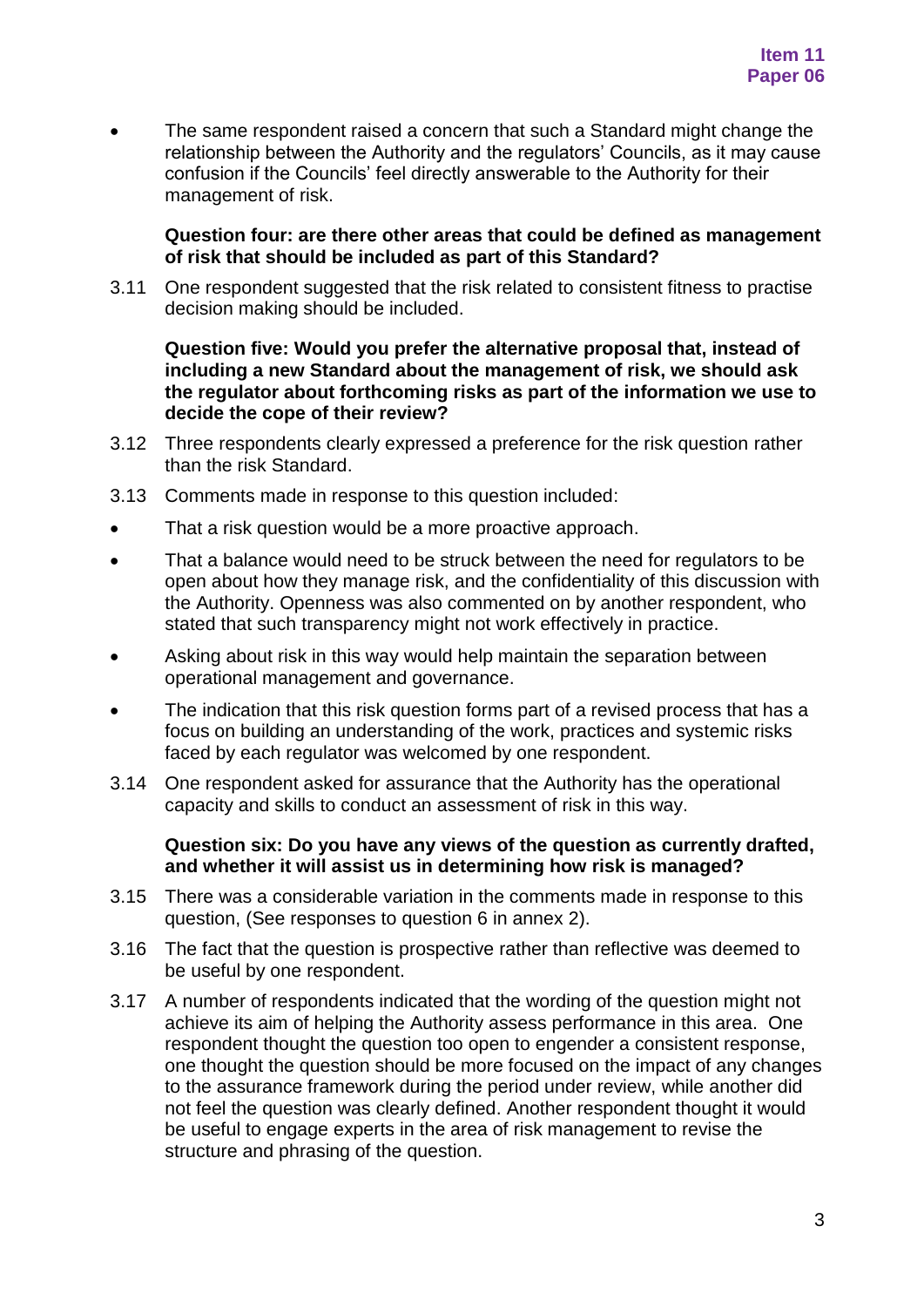- 3.18 There was uncertainty from some respondents as to whether the question was too broad (focusing both on internal risk management and the identification of impacts on public protection) and whether this would prevent consistent and useful judgements by the Authority, as well as whether it would lead to the provision of information that would be provided in any event in relation to the Standards and/or whether it would require the provision of an inordinate amount of information (e.g. by duplicating information held on risk registers).
- 3.19 One suggestion was that the question should be expanded into a series of questions, asking for more detail on mitigation strategies, and how large projects or work streams may affect the management of risk. Various respondents provided alternative wording, or alternative suggestions about how the question could be structured.
- 3.20 Two respondents suggested that the two options (use of a risk Standard and use of a risk question) could complement each other.
- 3.21 One respondent expressed uncertainty that either approach was sufficiently sound as currently described. One respondent felt that the case had not been made for the Authority seeking to assess the regulators' management of risk.

## **Question seven: should the response to the question be signed off by the Chief Executive, the Chair of Council, the Chair of the Audit and Risk Committee, or a combination of these individuals?**

3.22 Five respondents were of the view that it was not the role of the Authority to decide who within a regulator should sign off any response to the risk question. However, three of these respondents were of the view that if the Authority did mandate the signatory within the regulator, that the Chief Executive should take that role.

# **4. Providing information on processes at start**

**Question eight: Do you agree with the proposal that each regulator should provide information on how it meets the Standards at the outset of the revised performance review process, and in subsequent years only provide information relating to any changes to how the Standards are met?**

- 4.1 It appears that there may have been some misunderstanding caused by the wording of this consultation question, based on some of the responses received.
- 4.2 The purpose of gathering this information is to ensure that the Authority has an adequate understanding of the operational processes used by each regulator. Such an understanding would mean that the Authority could ensure that its requests for additional data were appropriately targeted (for example, having adequate information about the processes might help to avoid any misunderstandings or requests for duplicated information) and ultimately the information provided would form part of the evidence-base for the Authority's assessment of regulatory performance.
- 4.3 As such, the Authority intended to suggest that each regulator should provide its standard operating procedures, operational policy documents and manuals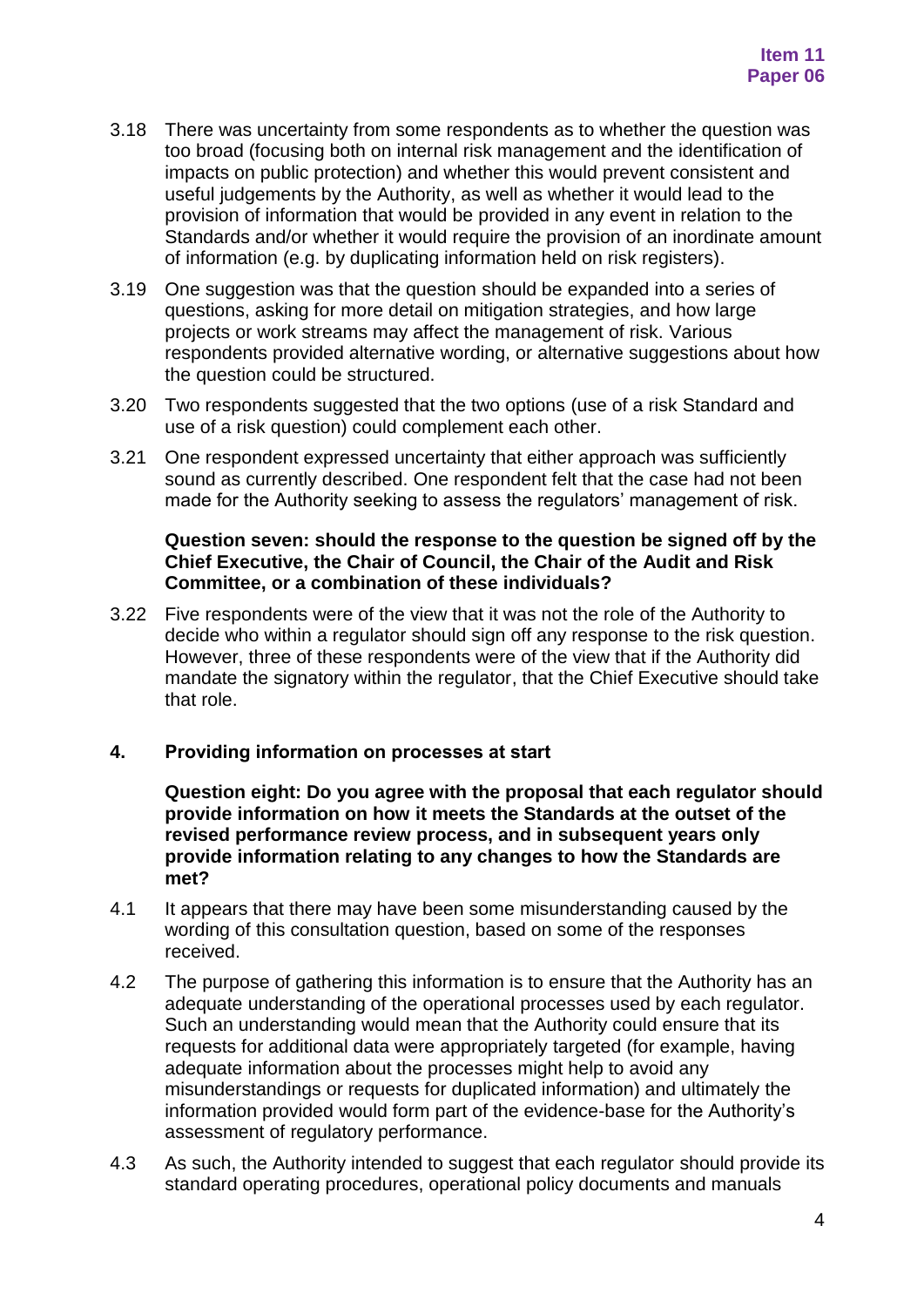(where they exist) at the outset of the revised performance review process; so that the Authority can refer to these when considering what additional information it needs in order to evaluate how the regulator is meeting the Standards.

- 4.4 It was not the intention that each regulator, at the start of the revised process, should provide a narrative explanation of how they meet the Standards. However, it appears that a number of respondents understood this to be the proposal.
- 4.5 Five respondents expressed the view that it would be disproportionate to provide information that they believe they have previously provided, or that has not changed since the last performance review.
- 4.6 Five respondents indicated that they agreed with the proposal, on the basis that it would reduce the need to re-evidence things that have changed year on year, and would allow a focus on what has changed. It would also ensure that the Authority has up to date information on the processes of each regulator.

# **5. The dataset: general views**

5.1 A number of respondents provided comprehensive responses to the consultation questions relating to the proposed dataset.

### **Question nine: do you agree with the revised elements of the dataset?**

- 5.2 Ten of the respondents indicated that they did not agree, or had significant issues with, elements of the proposed dataset.
- 5.3 Those that did not agree with the proposed dataset were strongly of the view that the amount of data requested, and the collection of such data each quarter, would be disproportionate.
- 5.4 Additionally, respondents indicated that providing this dataset on a quarterly basis would impose an additional burden on the regulators, and it is their view that the Authority has not in the consultation provided a rationale for the dataset that would offset this additional burden.
- 5.5 It is also suggested in the responses to this question that the data provided might be misinterpreted by the Authority unless the regulators also provide supporting narrative. Concern was also raised about how the Authority would reach judgments based on the data

### **Question 10: are there elements that you believe should not be included? If so, please explain your specific objections.**

- 5.6 We received several detailed responses as to why particular data items required clarification from the Authority, might not be meaningful, or would be different between regulators.
- 5.7 These responses have been considered as part of the review of the dataset included at annex one.
- 5.8 Additionally, the specific responses may be helpful in any decisions to change the number and nature of data items, or to remove data items from the list, or the frequency of collection.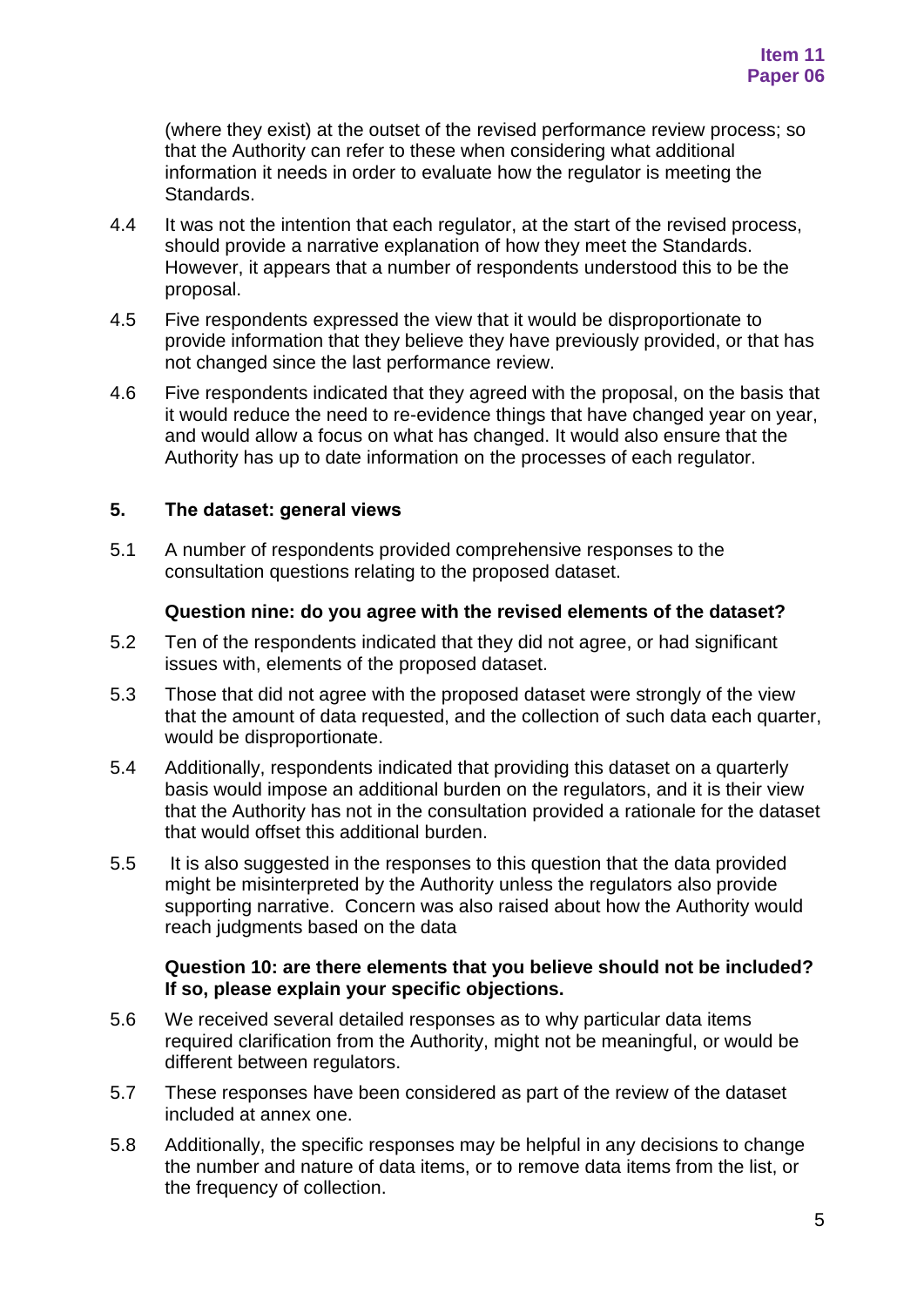### **Question 11: Is there additional data that you believe should be included in the dataset in order for us to gain a clearer understanding of the performance of the regulator?**

- 5.9 One respondent suggested that additional fitness to practise data that should be collected, which primarily relate to cases where cases go part-heard, allegations not admitted are proved, and interim orders are not made.
- 5.10 A number of respondents noted that the education dataset focuses on the quality assurance process and that there are no data items relating to continuing fitness to practise.

# **6. The dataset: use of "indicators"**

6.1 As part of the consultation relating to the dataset, respondents were asked for their views on the proposal to identify certain data items as "indicators", which would be referred to by the Authority in its annual report (and potentially in the individual reports) in terms of describing performance across the regulators.

#### **Question 12: do you agree with the indicators that we have set out in annex three?**

- 6.2 There was no consensus amongst the respondents as to the value of the indicators as a concept, nor about the specific indicators included in the proposals (although a number of concerns were expressed about individual indicators).
- 6.3 Some respondents appear to have formed the (incorrect) view that the Authority wishes to impose 'key performance indicators' on the regulators, and therefore replace the regulators' own role in deciding on appropriate performance measures.
- 6.4 One respondent stated that they agree with the introduction of a targeted number of indicators, but that while the number of indicators is proportionate to the purpose, the individual indicators proposed may not assist in drawing helpful comparisons across the regulators.
- 6.5 A number of respondents raised a similar concern that the indicators may not helpfully demonstrate the performance across the sector. Additionally, respondents suggested that agreement will need to be reached on consistent definitions and reporting of these indicators by all of the regulators. One respondent suggested that some of the indicators proposed might motivate undesirable behaviours.
- 6.6 Specific feedback has been given on specific indicators, and this has been considered as part of the review of the dataset included in annex one.

### **Question 13: are there other indicators from the dataset that we should include?**

6.7 Only two respondents suggested alternative indicators. These related to fitness to practise and customer service.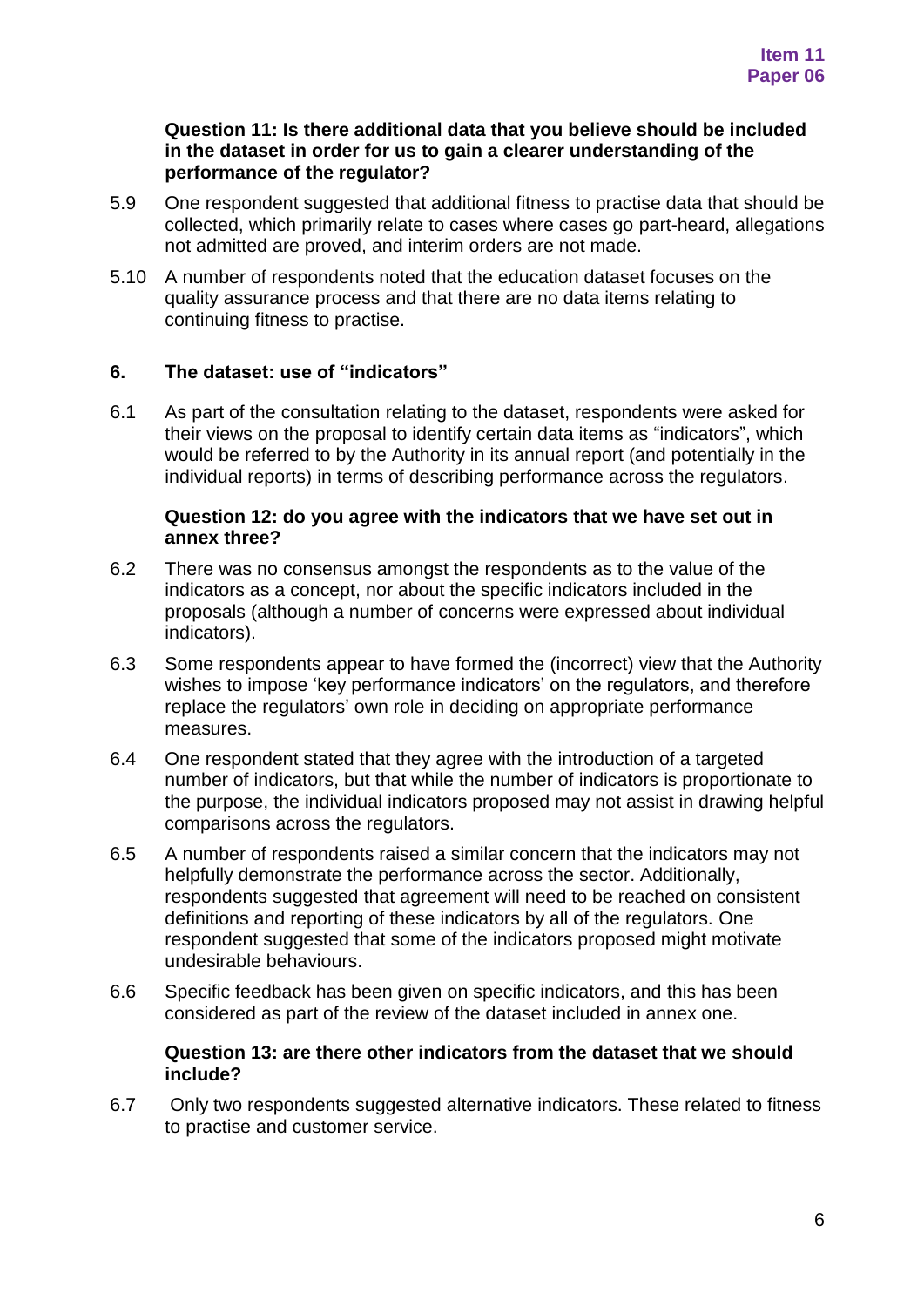## **7. The dataset: frequency of collection of data**

### **Question 14: Do you agree with the proposals that the dataset should be collected from the regulator on a quarterly basis?**

- 7.1 Seven respondents stated that they agreed in principle with the proposal for quarterly reporting. Four respondents disagreed with the proposal, or raised concerns about the proposal as currently presented.
- 7.2 Respondents expressed a concern that quarterly reporting of data would significantly increase the burden on regulators, which may not be proportionate to the benefit such reporting would bring.
- 7.3 Some respondents stated that they would be content to provide the data on a quarterly basis, though this was with some caveats. Clarification was required as to whether the quarterly data would be used to gain an understanding over time, or to judge performance from one quarter to the next. The latter raised concern for one respondent, not least because for small regulators the changes in a quarter would be insignificant and therefore make such judgement meaningless. Another respondent also raised the issue of small changes in performance (or 'nil returns') for small regulators.
- 7.4 Concern was also raised as to whether the Authority has sufficient resources to undertake a quarterly analysis.
- 7.5 Two respondents suggested that a focus on quarterly data may lead the Authority (and by implication the regulators) to be overly concerned about shortterm performance, instead of focusing on a long term strategic outlook. One of the respondents who raised this was of the view that clear performance criteria (and thresholds of acceptable performance) would be needed.
- 7.6 One respondent asked for consistent feedback each time data is collected, so that concerns could be raised as they arise, not at the end of the process (when there is insufficient time to address them). This appears to be a reference to the timing difficulties within the previous performance review process consequent upon the regulators providing data twice a year, with only the final dataset being used as the final basis for the Authority's assessments. However, as the purpose of the performance review is report on their performance annually, it was not the intention of the quarterly data collection to provide the regulator with quarterly feedback – the purpose of the quarterly data is to help the Authority understand a regulator's performance throughout the year.
- 7.7 One respondent who agreed with the proposal to move to quarterly data reporting requested a transition period so that work can be undertaken to its IT systems to capture and report the data.
- 7.8 Another respondent suggested that only some of the data should be collected on a quarterly basis, but other data less frequently or only when an assessment indicates the need for it.

### **8. Proposed methods of assessment and review**

8.1 Respondents were asked to consider the proposals relating to how the Authority would undertake its assessment of the information it collected, and how it would decide the level of review required.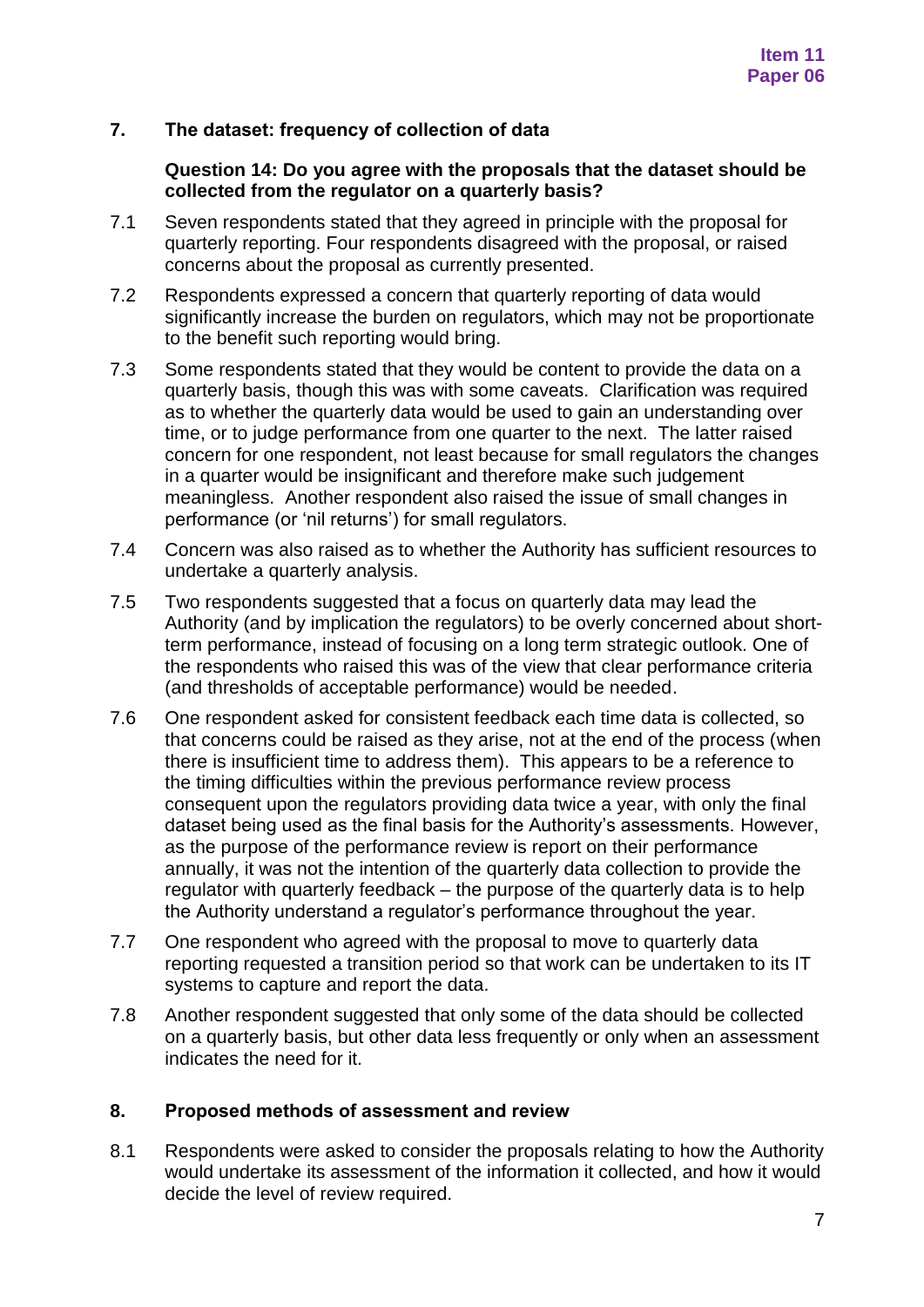8.2 Five respondents stated that they agreed with the principles set out in this section of the consultation proposals.

#### **Question 15: Do you agree with the proposed methods of assessment and review of each regulator? If you disagree with one or more aspects, please explain why.**

- 8.3 More than one respondent was of the view that the proposals focused attention too heavily on the regulator's registration and fitness to practise processes (one respondent describing this as 'disproportionate'), with less focus on education and standards.
- 8.4 Respondents stated that more information was required about the criteria that would be used by the Authority in deciding the type of performance review to be undertaken for each regulator. Two respondents specifically referred to the use of the term 'significant' and queried how the Authority would determine whether a targeted review was required.
- 8.5 Two respondents questioned the legal basis for the proposed audit of regulators' registration functions. One respondent explained that they have their own internal audit programme that includes an audit of the register, and suggested that the Authority's audit should be complementary to and consistent with that. This respondent also stated that they were keen to ensure that the Authority's audits are undertaken in line with recognised audit standards.
- 8.6 Two respondents were of the view that the process of assessing the type of review a regulator should undergo should include a dialogue with the regulator, as opposed to what one respondent described as a 'post hoc discussion of the PSA's conclusions'.
- 8.7 One respondent suggested that the regulator be allowed to make a submission to the decision making panel at the Authority assessing what type of review that regulator should undergo, and also suggested that the panel should meet in open session, or that the regulator should be present when the decision is made. The same respondent suggested that there should be a process for appeal against report stage findings, and that the regulator should be able to provide a statement in the report to the effect that it disagrees with the Authority's conclusions.

# **9. Other impacts not considered in the proposal**

9.1 Respondents were asked to set out where they had identified any other impacts that were not considered in the proposals.

### **Question 16: Are there any other possible impacts relating to these proposals that we have not considered?**

- 9.2 Those that responded to this question raised issues previously discussed in responses to previous questions.
- 9.3 One respondent was concerned that the proposed review process would exacerbate the already tight deadlines in the current process.
- 9.4 Concerns about the proposed indicators, as well as the dataset, were raised again in this section. The concern that there was a lack of opportunity for the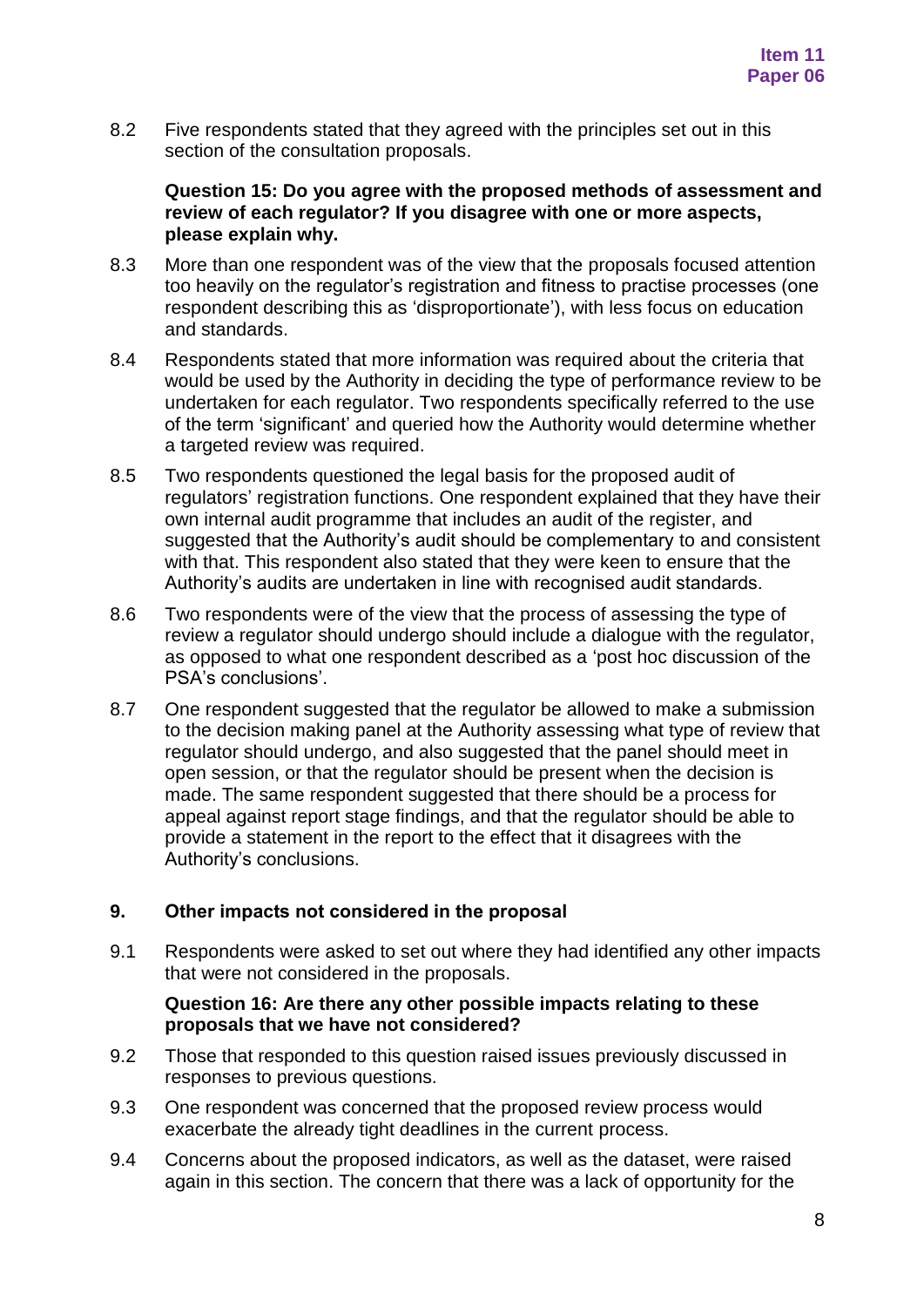regulators to provide a narrative to support the data they would be submitting was also expressed here. Similarly, the concern that some indicators might encourage undesirable/unintended behaviours was raised.

- 9.5 One respondent suggested that an increase in data breaches could be viewed as a positive indicator rather than a negative indicator (as it may mean that the regulator's processes have become more stringent).
- 9.6 One respondent questioned whether the dataset would provide the Authority with sufficient information to compare performance across the regulators.

### **10. Other comments**

10.1 The final question offered respondents an opportunity to make any additional comments.

**Question 17: Are there any further comments you would like to make which are relevant to the proposals, and which you have not already covered?**

- 10.2 Some of the comments made reiterated concerns/issues raised earlier in the consultation responses.
- 10.3 A majority of respondents stated that the Authority should undertake a regulatory impact assessment, to ascertain the effect of the proposed review process on the regulators' (and the Authority's) resources. A cost-benefit analysis was also suggested. This view that an impact assessment is required was also raised by several respondents in their responses to other questions.
- 10.4 The use of external expertise to help validate, refine and revise the proposals was also suggested by more than one respondent. Areas such as assessment criteria, audit standards, and a measurable risk standard were all raised as possible areas for such external advice.
- 10.5 The level of resource available at the Authority, and the experience, knowledge and skills of staff undertaking the performance review process was also raised as a concern by more than one respondent. It was suggested that the provision of training and induction for Authority (and regulators') staff on the revised process would be helpful and assist a smooth transition.
- 10.6 It was indicated by more than one respondent that there is a need for the Authority to provide more guidance about how data should be calculated, and also to set a benchmark for acceptable performance against the Standards. One respondent described this as the Authority setting out clearly 'what a strong performing regulator looks like'. This links to other responses which focused on the need for consistency and transparency in how the Authority decides the type of review each regulator should undergo. One respondent expressed their willingness to work with the Authority and other regulators to agree a core dataset comprising a small number of high level indicators. The disproportionate focus on fitness to practise was also reiterated in this section of the consultation responses
- 10.7 One respondent questioned the appropriateness of an Authority Board member being on the panel that decides on the scope of review each regulator is to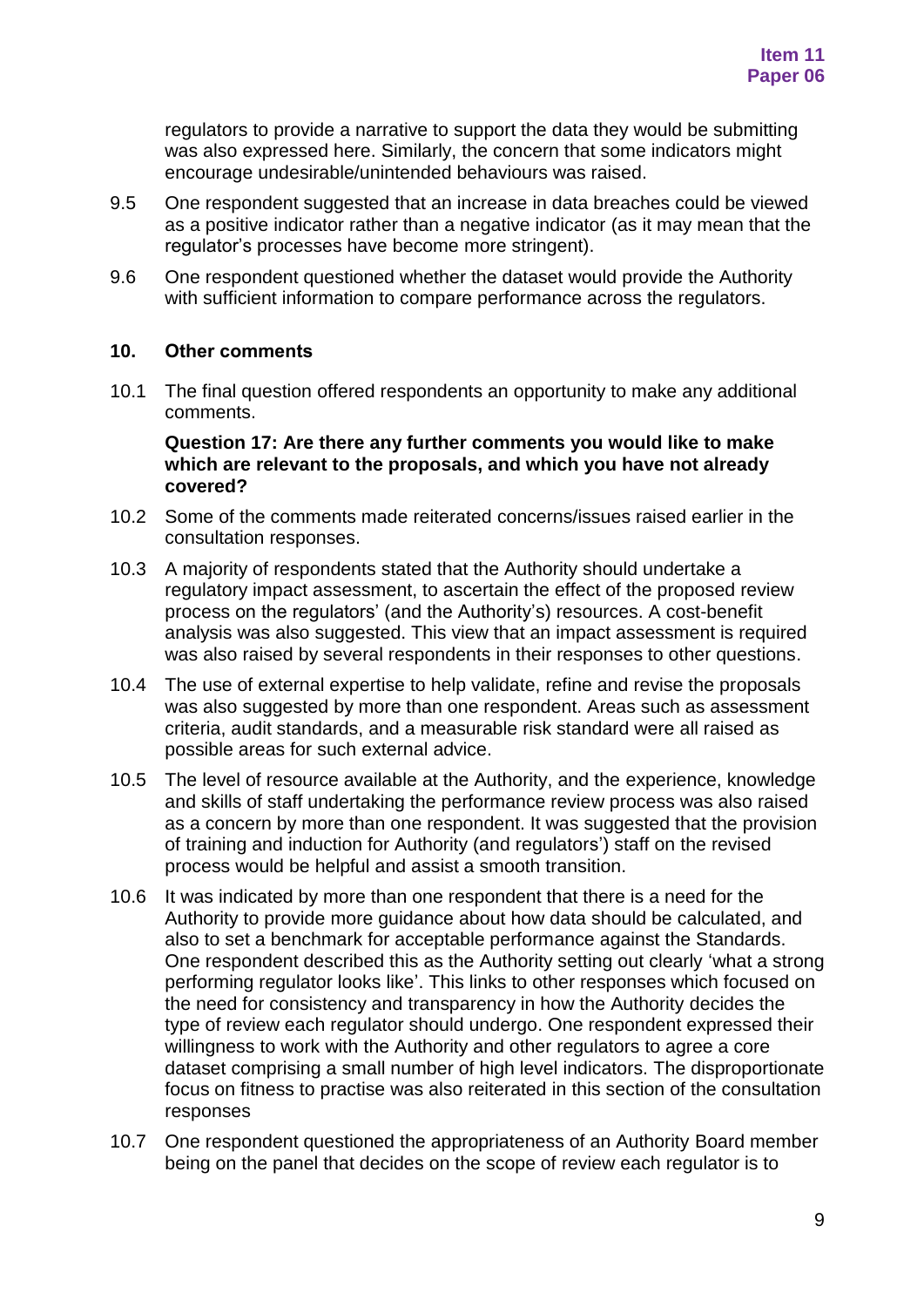undergo. They questioned whether this blurs the responsibilities between operation and governance.

- 10.8 Two respondents described a 'missed opportunity' to review the Standards of Good Regulation. Others suggested that the performance review should be an opportunity to learn from, and promote, best practice, and expressed disappointment that this is not mentioned in the proposals. Thematic reviews of areas of the work undertaken by the regulators were also suggested by one respondent.
- 10.9 The levy was referred to by a number of respondents in their responses to various consultation questions. In essence, respondents were of the view that the Authority should ensure that the proposed revised performance review process should not increase the financial burden on regulators. This concern also formed part of their rationale for suggesting a regulatory impact assessment, as set out at 10.3 above.
- 10.10 Seven respondents provided introductory statements or covering letters with their submissions. In general, these reiterated responses to the questions in the consultation.
- 10.11 One respondent emphasised the need for the Authority to define what an effective regulator looks like, including measurements of financial viability and good governance. They suggested that this should be underpinned by a model of risk assessment (and based on external, expert advice).
- 10.12 One respondent commented that the consultation does not describe how the Authority will judge the success of the revised performance review process.
- 10.13 One respondent referred to the fact that the Authority has indicated that it will scrutinise more closely the information produced by the regulators, including Council reports, as part of the assessment process. This respondent thought that to be a more proportionate response than use of the proposed dataset.

# **11. Changes to the consultation proposals**

- 11.1 The Authority Board considered the responses to the consultation at its meeting on 17 September 2015.
- 11.2 The Board carefully considered whether a regulatory impact assessment should be undertaken. They were of the view that the consultation process was lengthy and detailed, and included a long period of face to face and direct consultation with the regulators prior to the start of the consultation process. The Authority had considered NAO guidance on regulatory impact assessments. As the Authority is not a regulator, a regulatory impact assessment is not required. However the Board is mindful of the impact on the regulators of its oversight and considered the impact of the proposals as follows:
	- That the removal of the initial stages audit cycle was a reduction in the workload of both the regulators and the Authority
	- Similarly, the change from a performance review cycle lasting from September to June each year, with the same level of review for all regulators, to one with nine separate reviews over 12 months, with different levels impact on each regulator, was also a reduction in workload.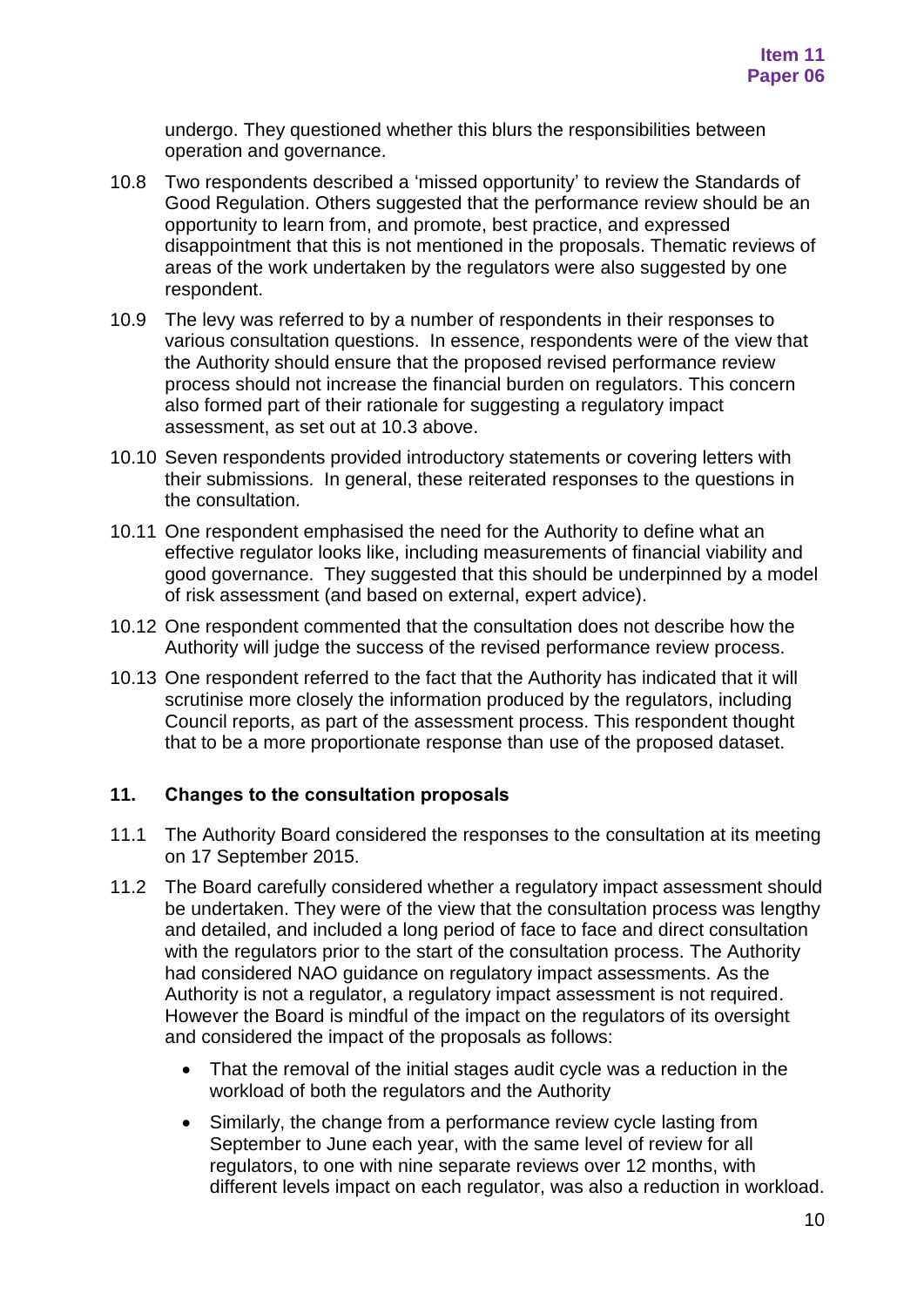- That the changes to the proposals following the Board's consideration of the responses to the consultation do not increase any burden on the regulators, or increase the work of the Authority. The process was intended and likely to be, less burdensome.
- That the requested dataset would be further reviewed and reduced
- 11.3 The Board further decided to ask the Authority's internal auditors to report on the effectiveness of the consultation process conducted by the Authority
- 11.4 The Board made the following decisions in relation to the revised performance review process:
- 11.5 That the revised performance review process operates on a 12 month rolling programme.
- 11.6 That the revised review process does not at this time include either the risk Standard as proposed, or any other formal assessment of risk (such as the 'risk question' contained in the consultation). The Authority may decide to introduce a form of risk assessment in the future following further consultation.
- 11.7 That the regulators be requested to provide information on their current operational processes in relation to each of the areas covered by the Standards. The purpose is to enable Authority staff to check they properly understand how each regulator delivers its statutory functions currently, before deciding what additional information/data is required from each regulator. It is envisaged that the gathering of this data will involve liaison between Authority staff and operational staff at each regulator. As there was some misunderstanding relating to this in the responses to the consultation, we will need to ensure that we are clear with the regulators as to the information we require.
- 11.8 That once completed and approved, the Authority should publish the criteria/factors that would influence our assessment of whether a regulator has met the Standards.
- 11.9 That the revised dataset set out at annex is adopted. The number of data items that we will ask regulators to provide has been reduced from 62 items to 42. We have reviewed which data we require on a quarterly basis and have also indicated where data can be collected annually. Of the 42 data items, 21 will be required on a quarterly basis, and 10 annually. We accept that not all regulators will be able to provide all of the data, either because they do not operate the relevant process (such as consensual disposal), or because they do not currently capture that data. We have also identified some 11 items of data which we may not need to request from individual regulators depending upon the adequacy of their documented processes and procedures. We will work with each regulator to understand their individual issues in relation to the provision of the revised dataset
- 11.10 That the number and content of the indicators be revised, based on the changes to the dataset. We have also changed the term 'indicator' to 'comparator', as a result of the responses to the consultation. Comments from a number of respondents indicated their view that the indicator and data item related to information security breaches was unhelpful. The Authority considers that this data item remains a useful method of understanding how a regulator